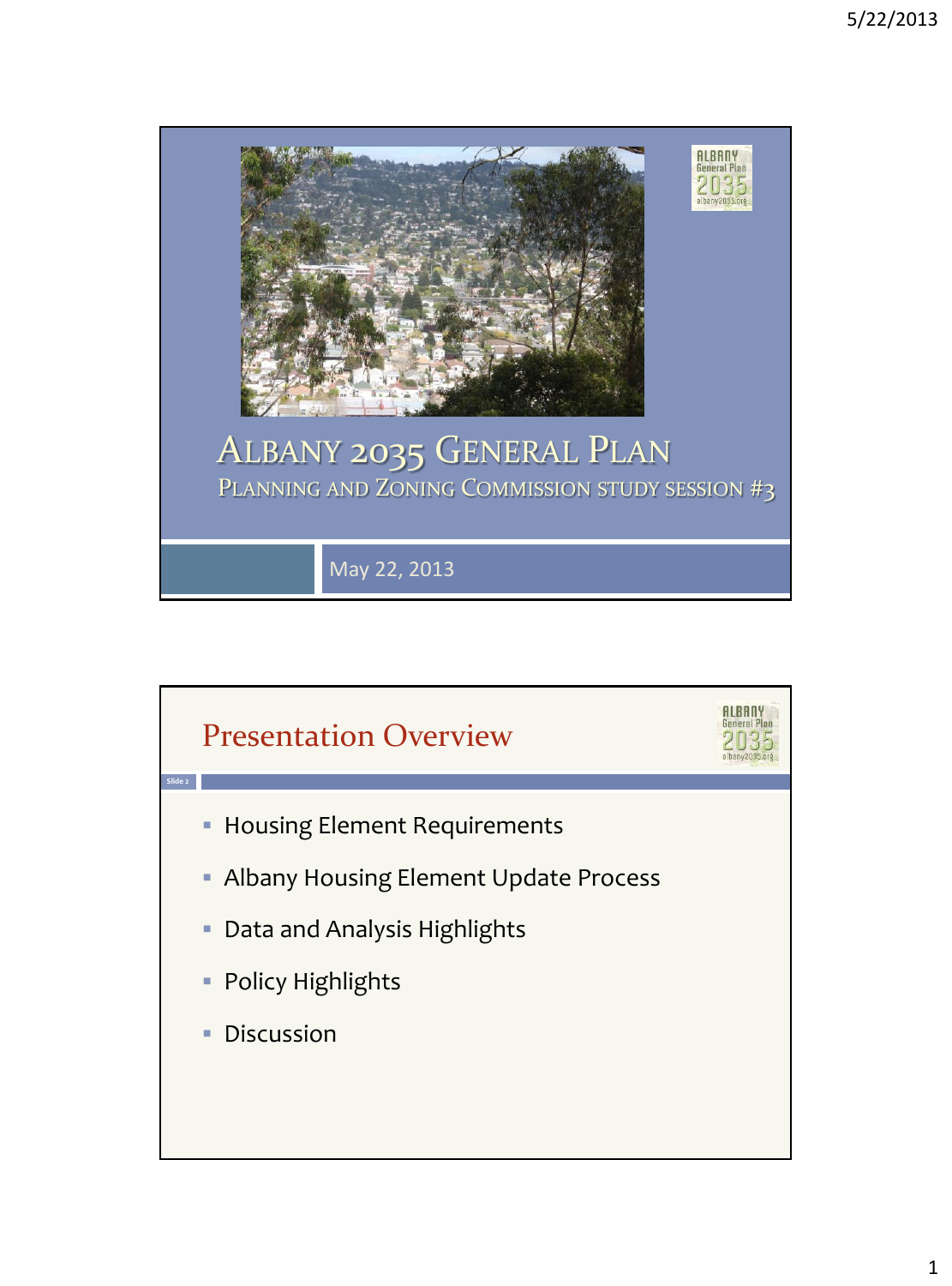

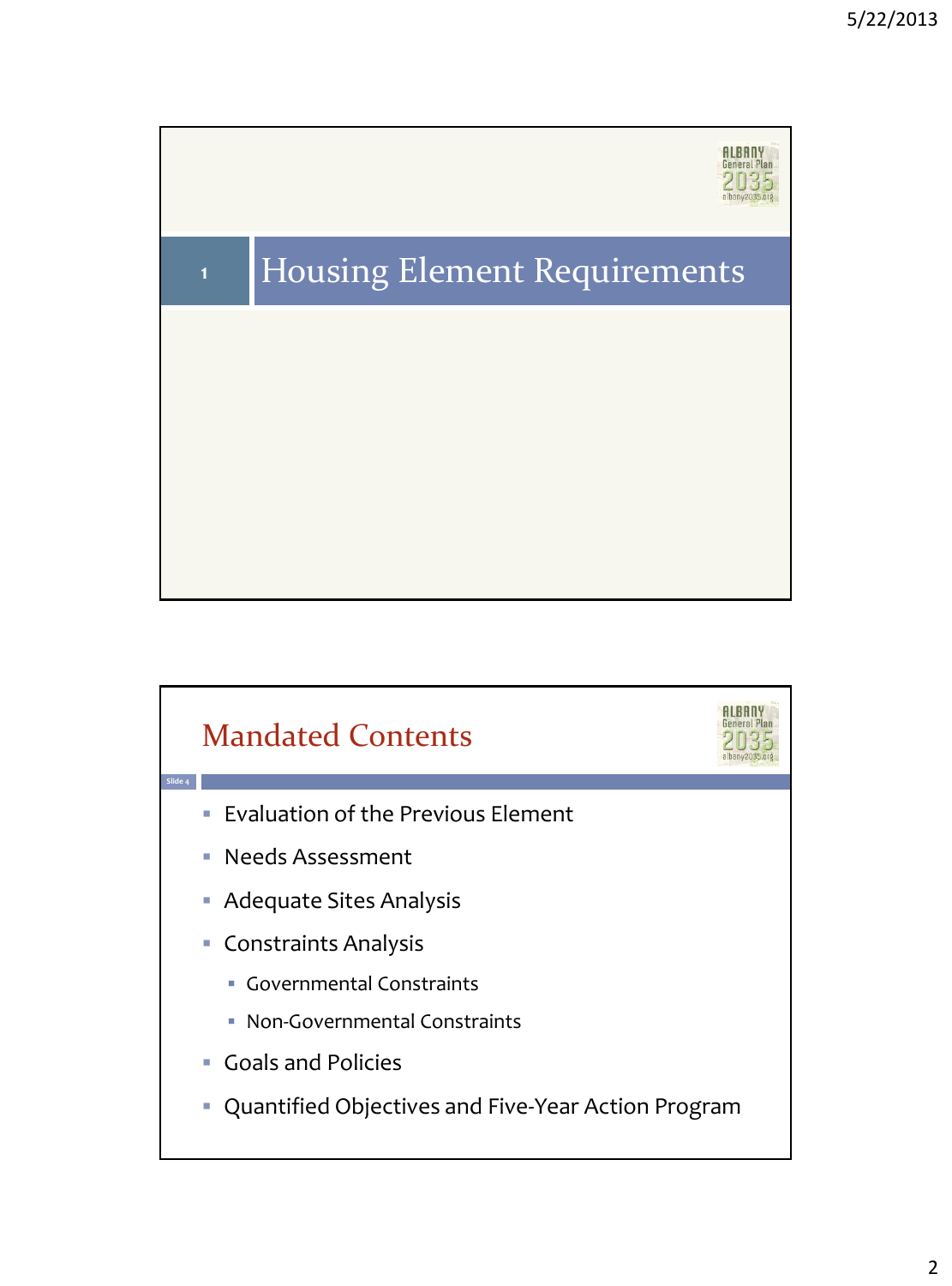

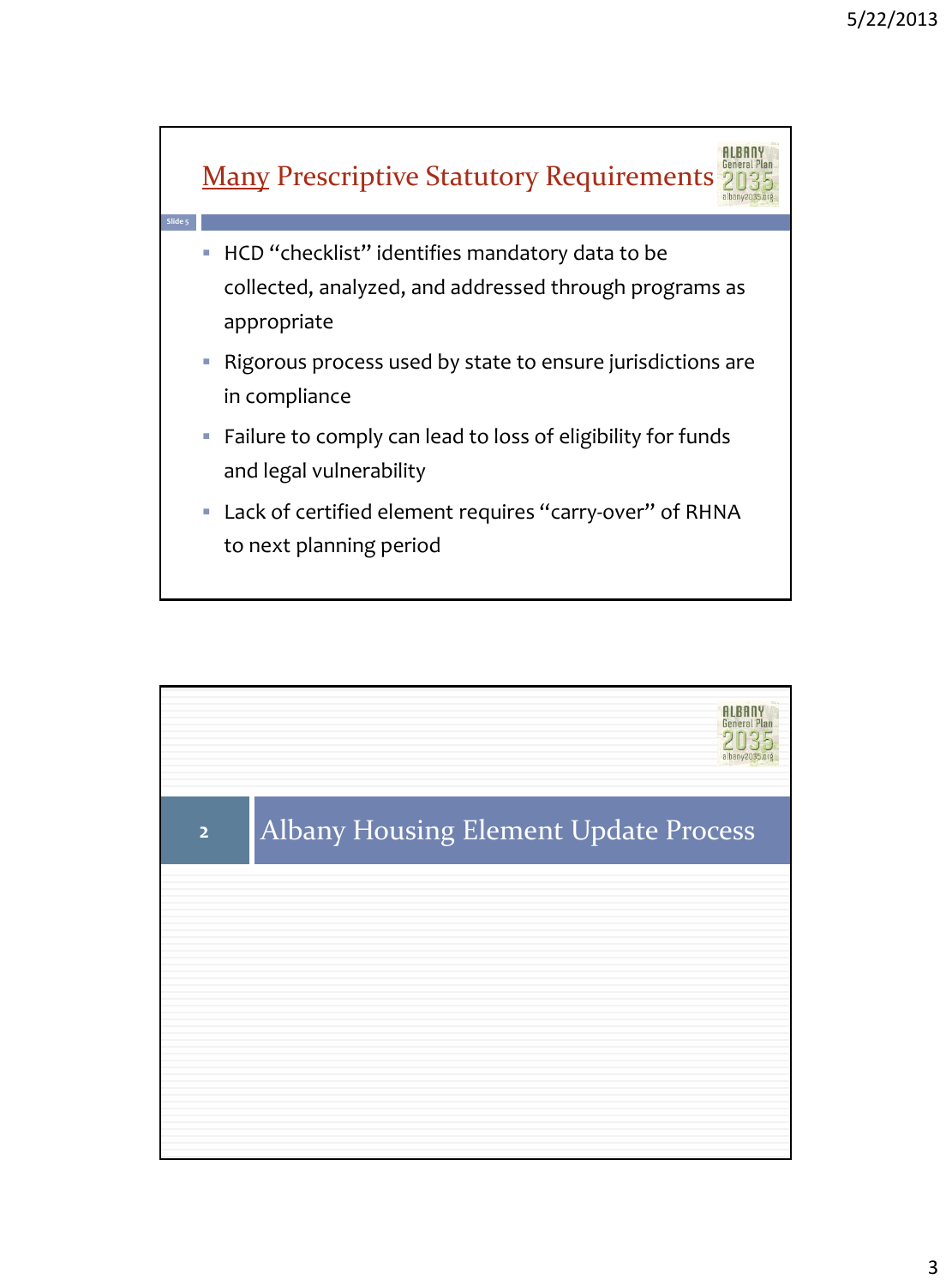

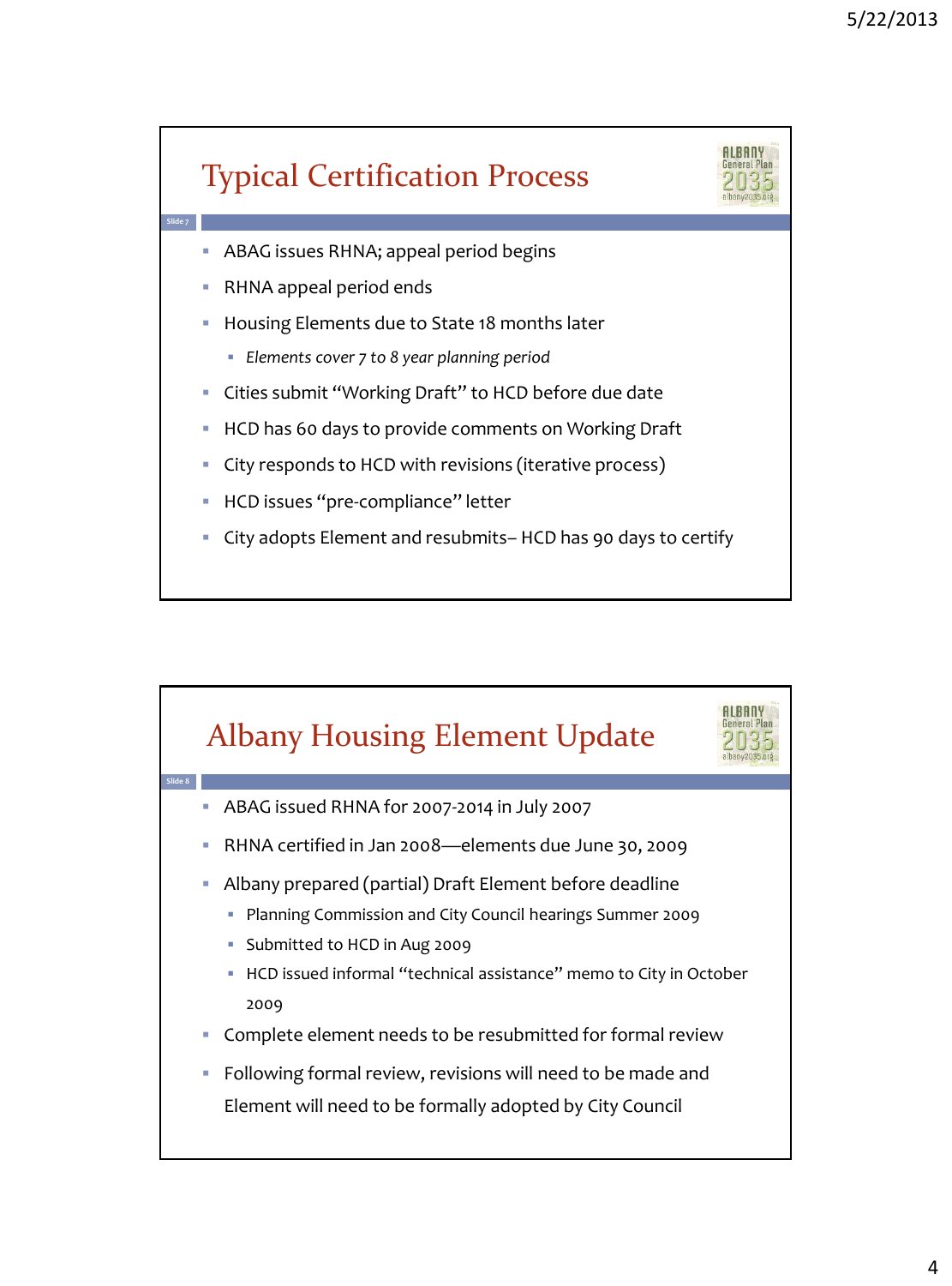

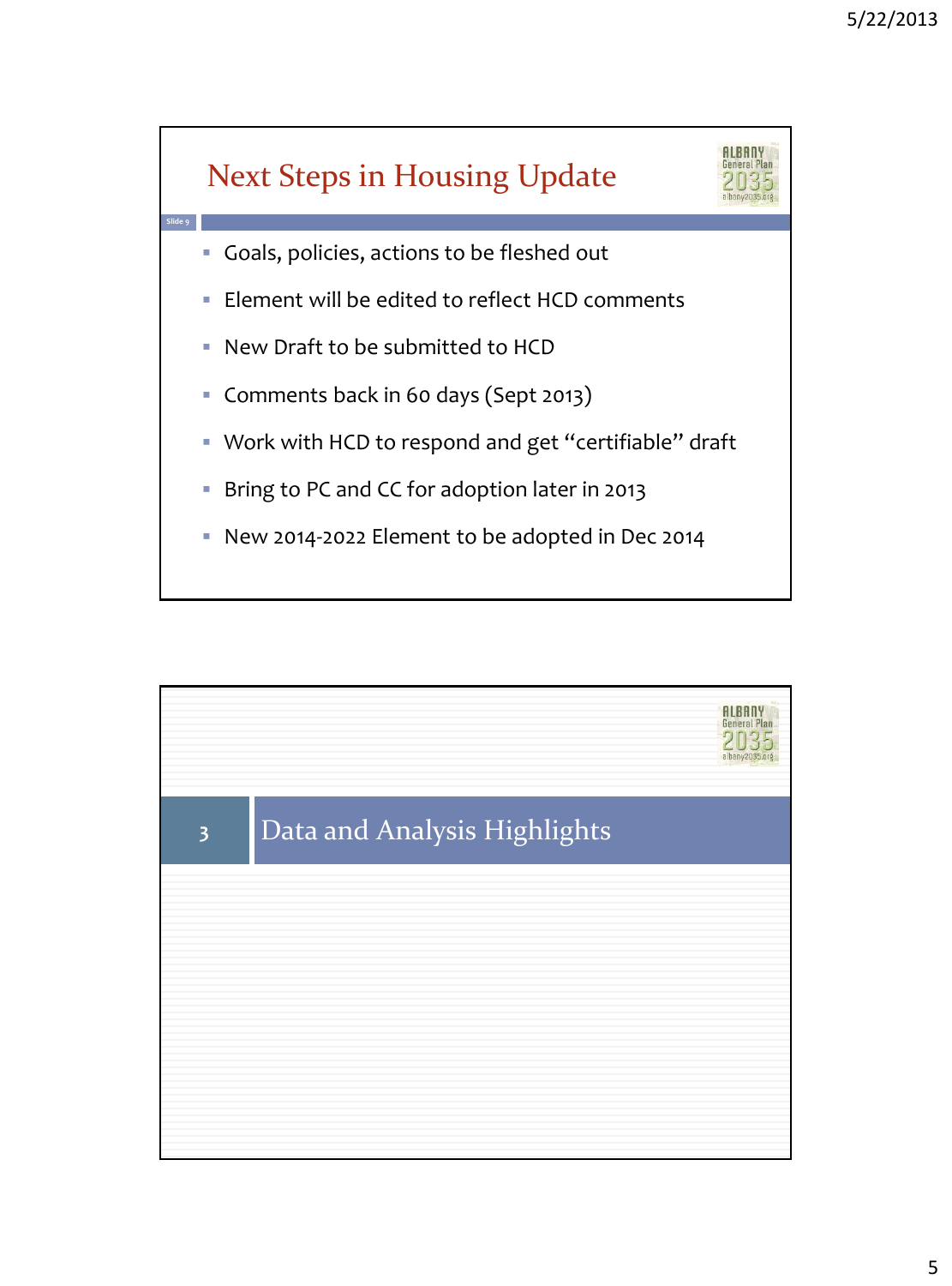

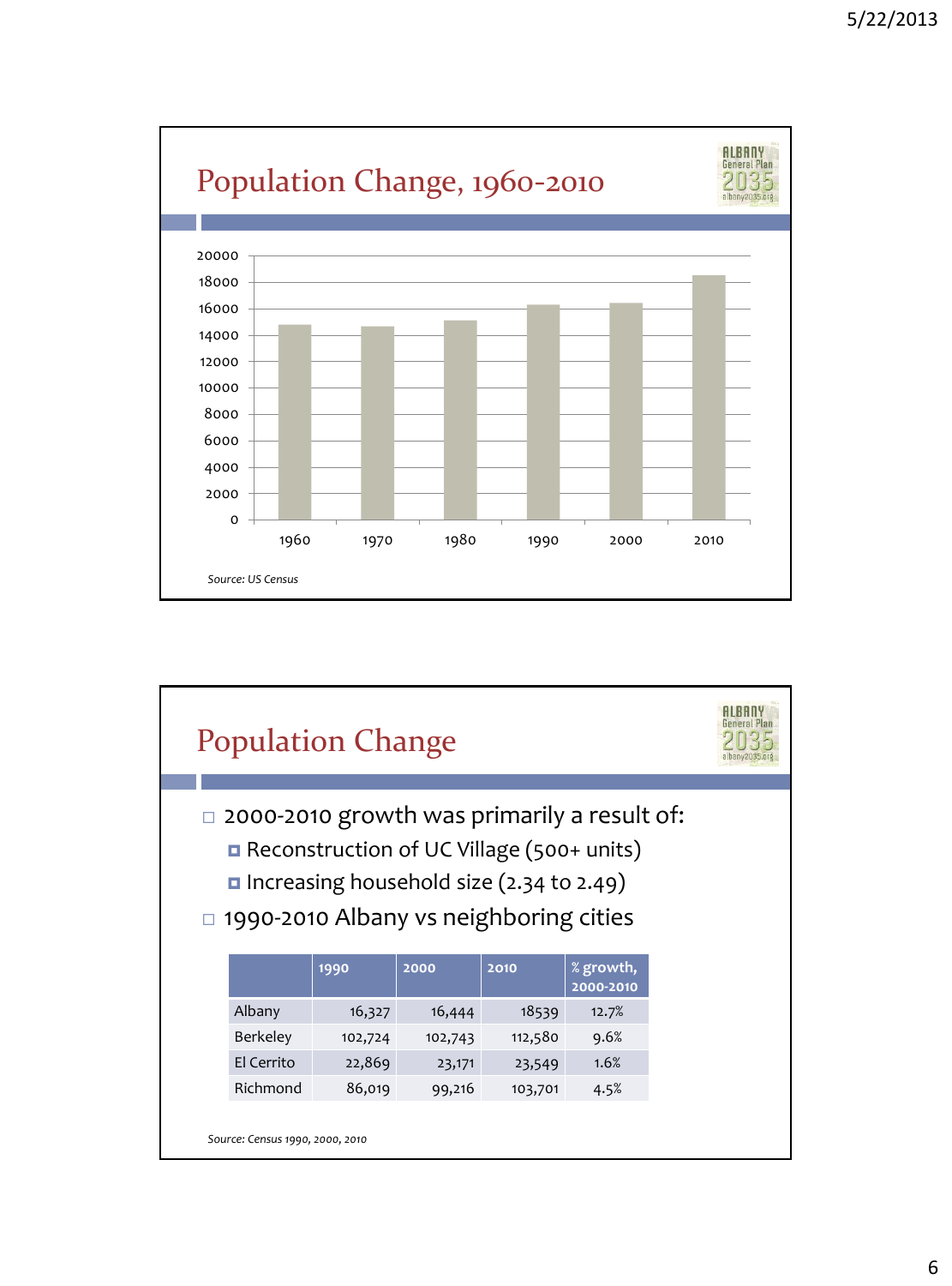

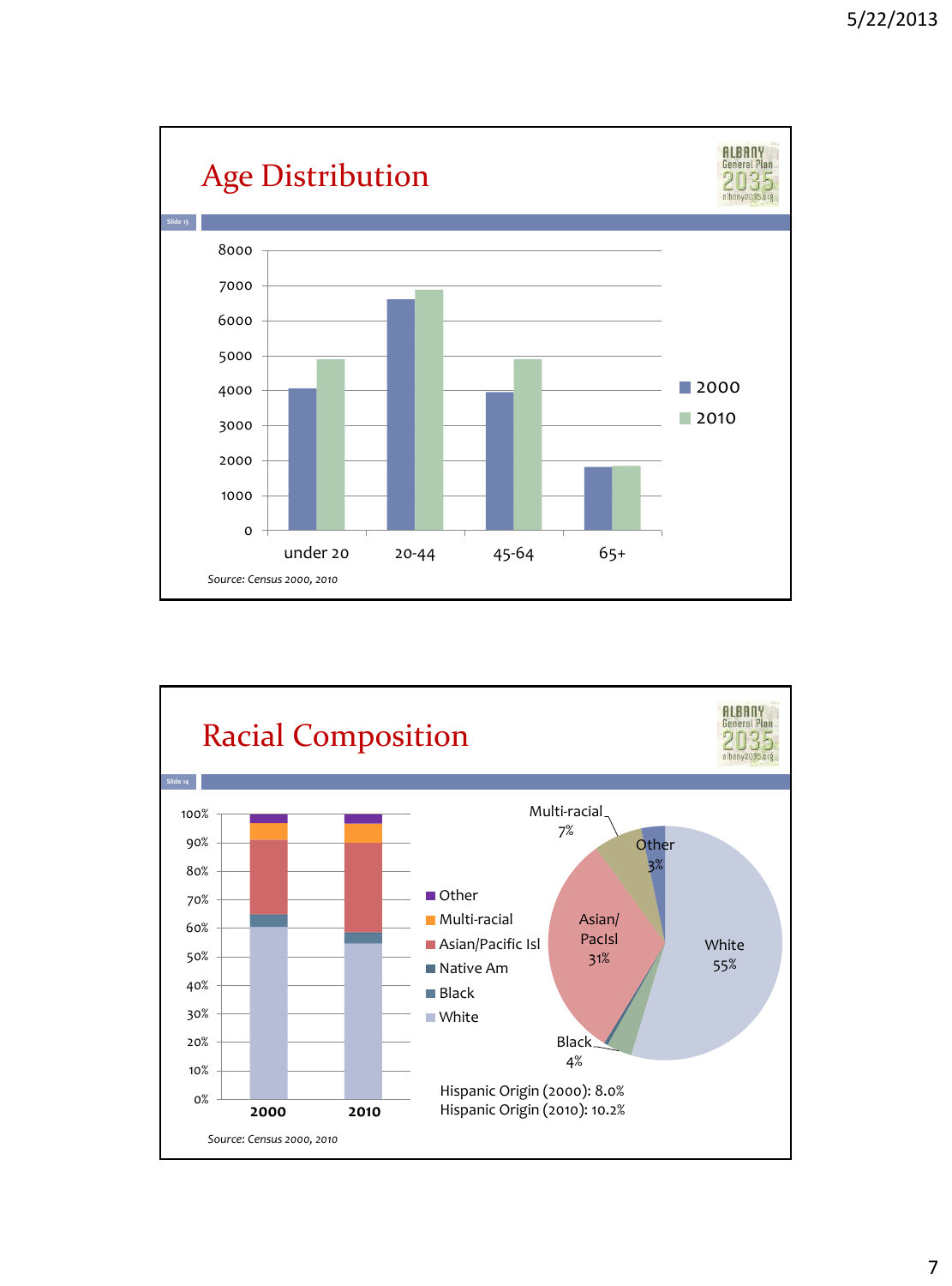

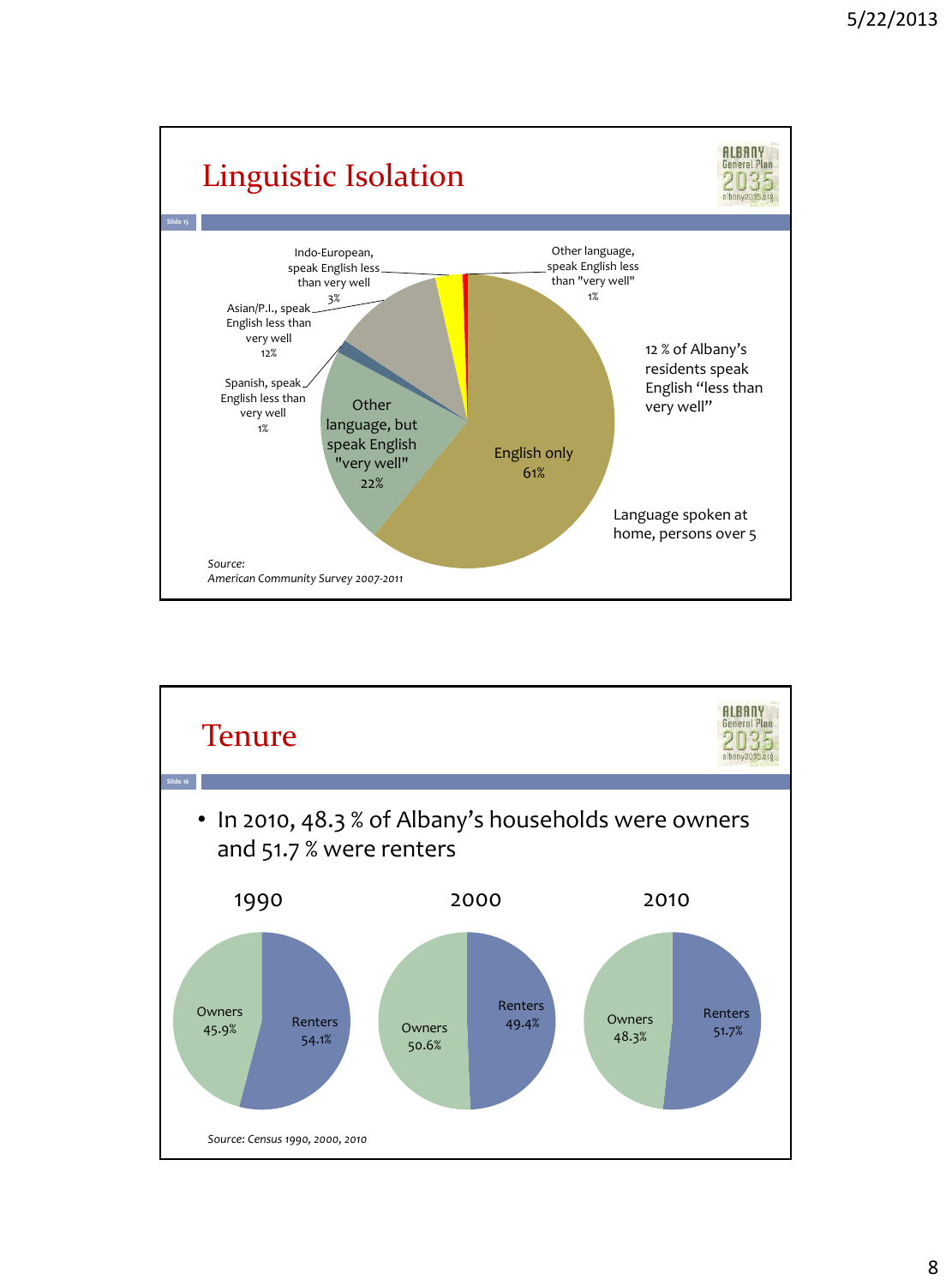

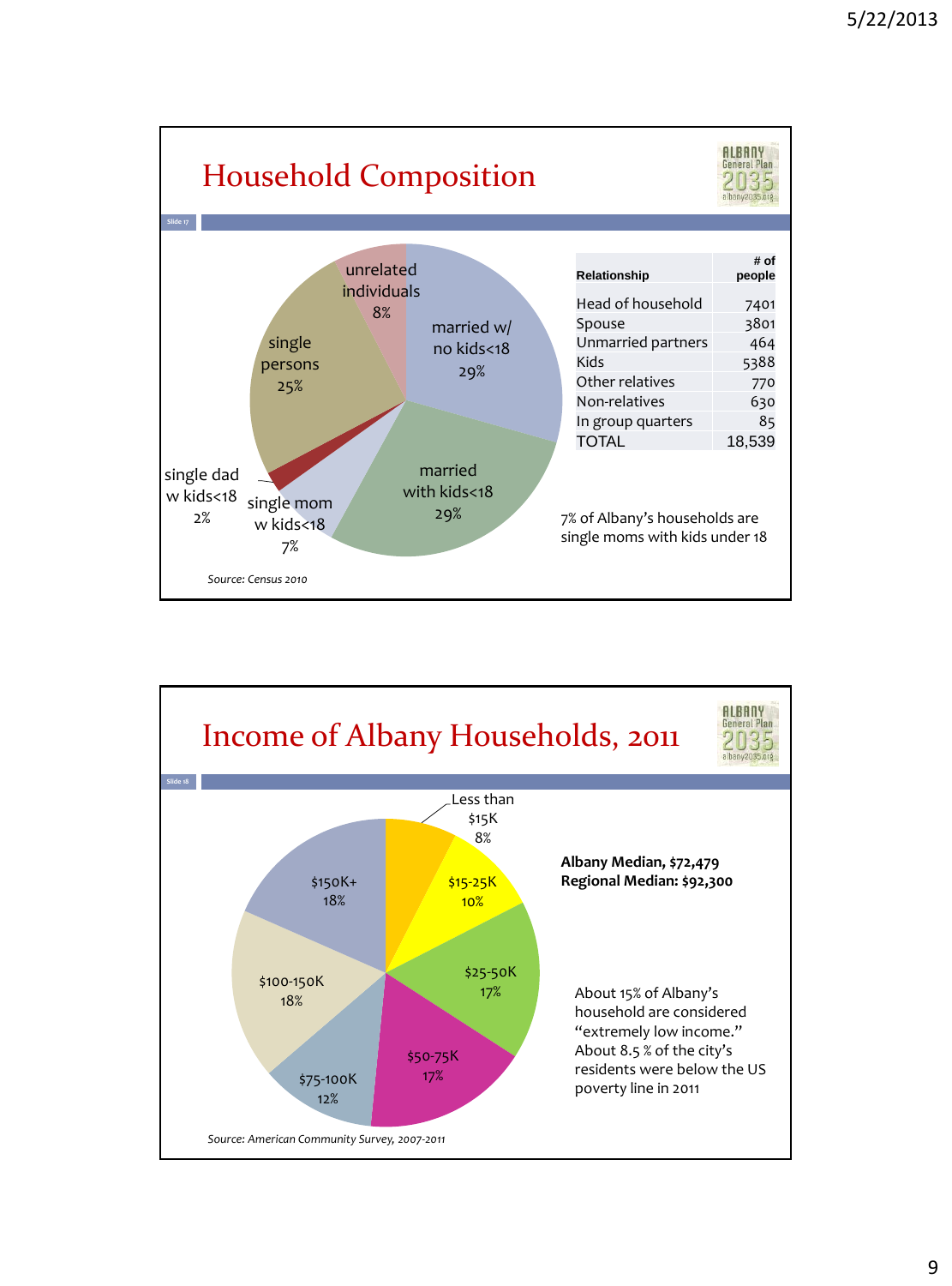

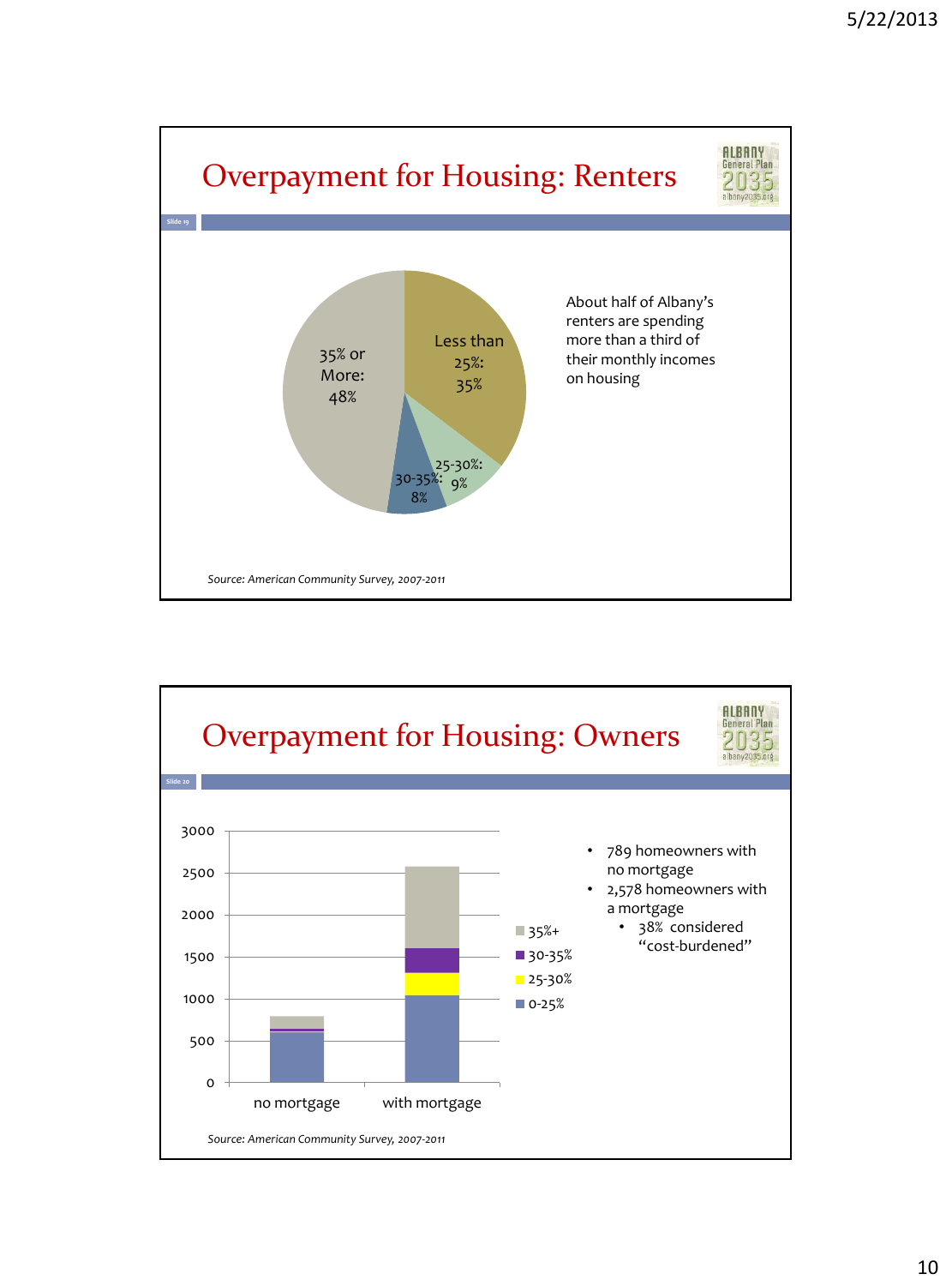

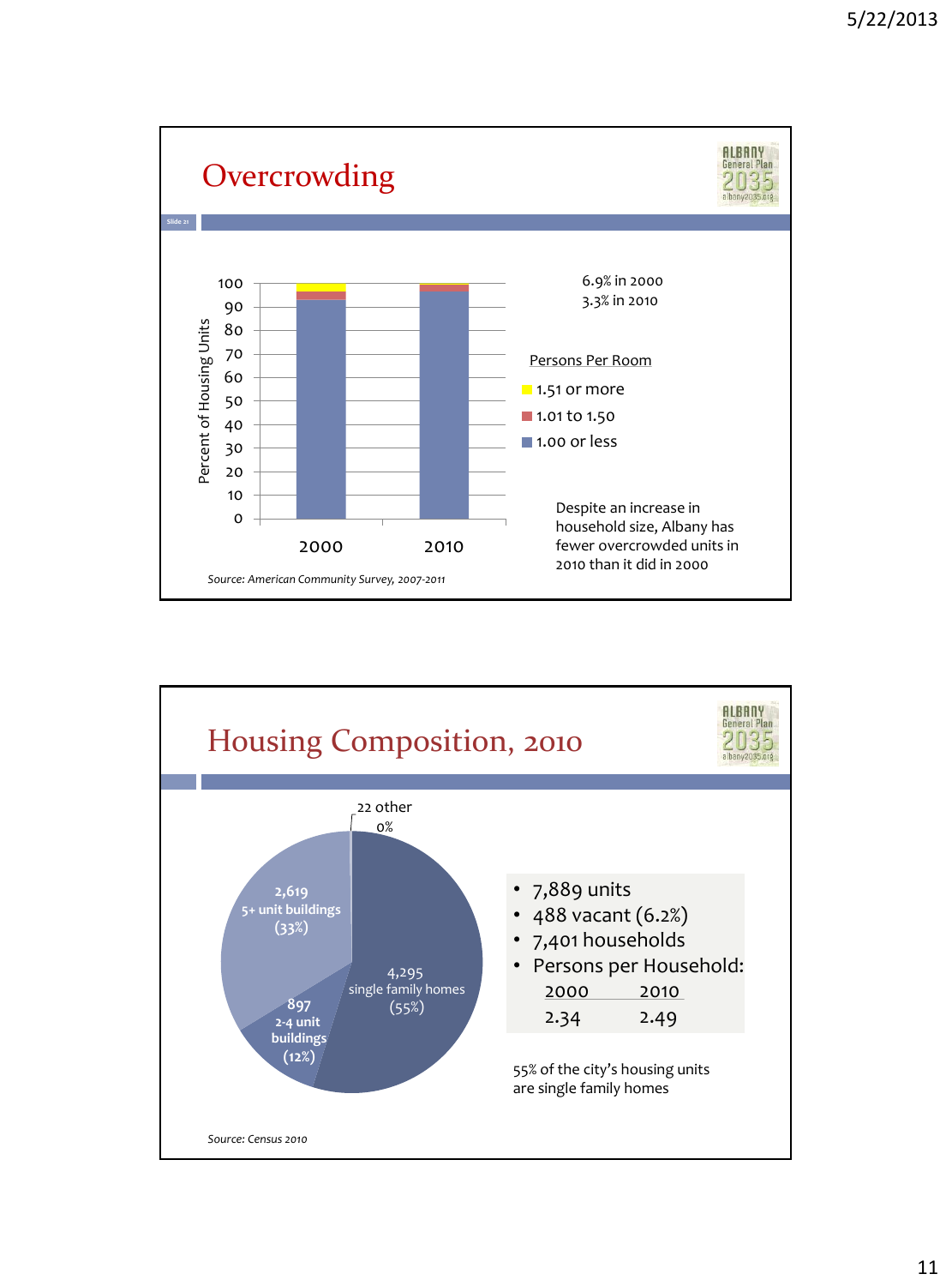

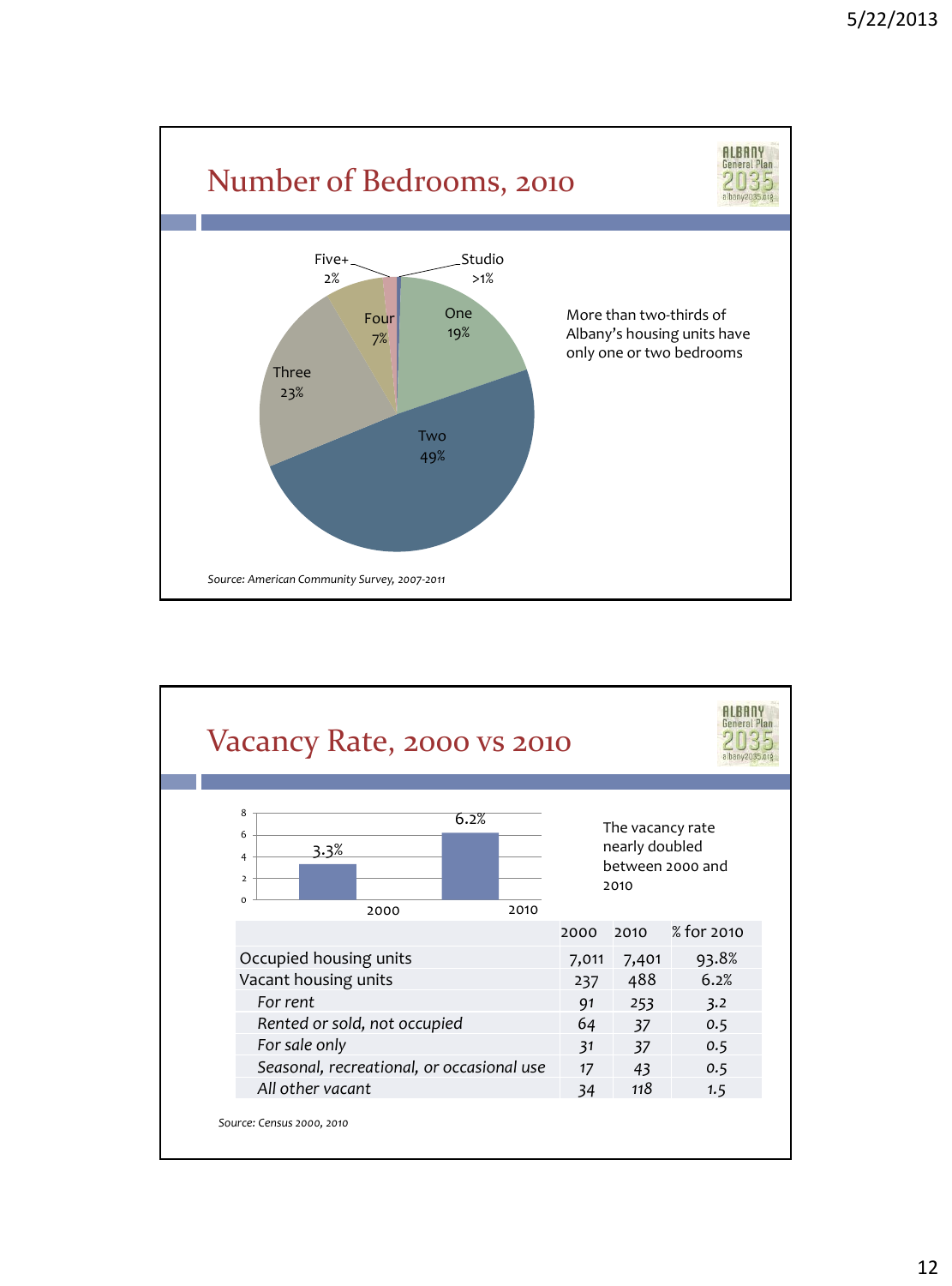

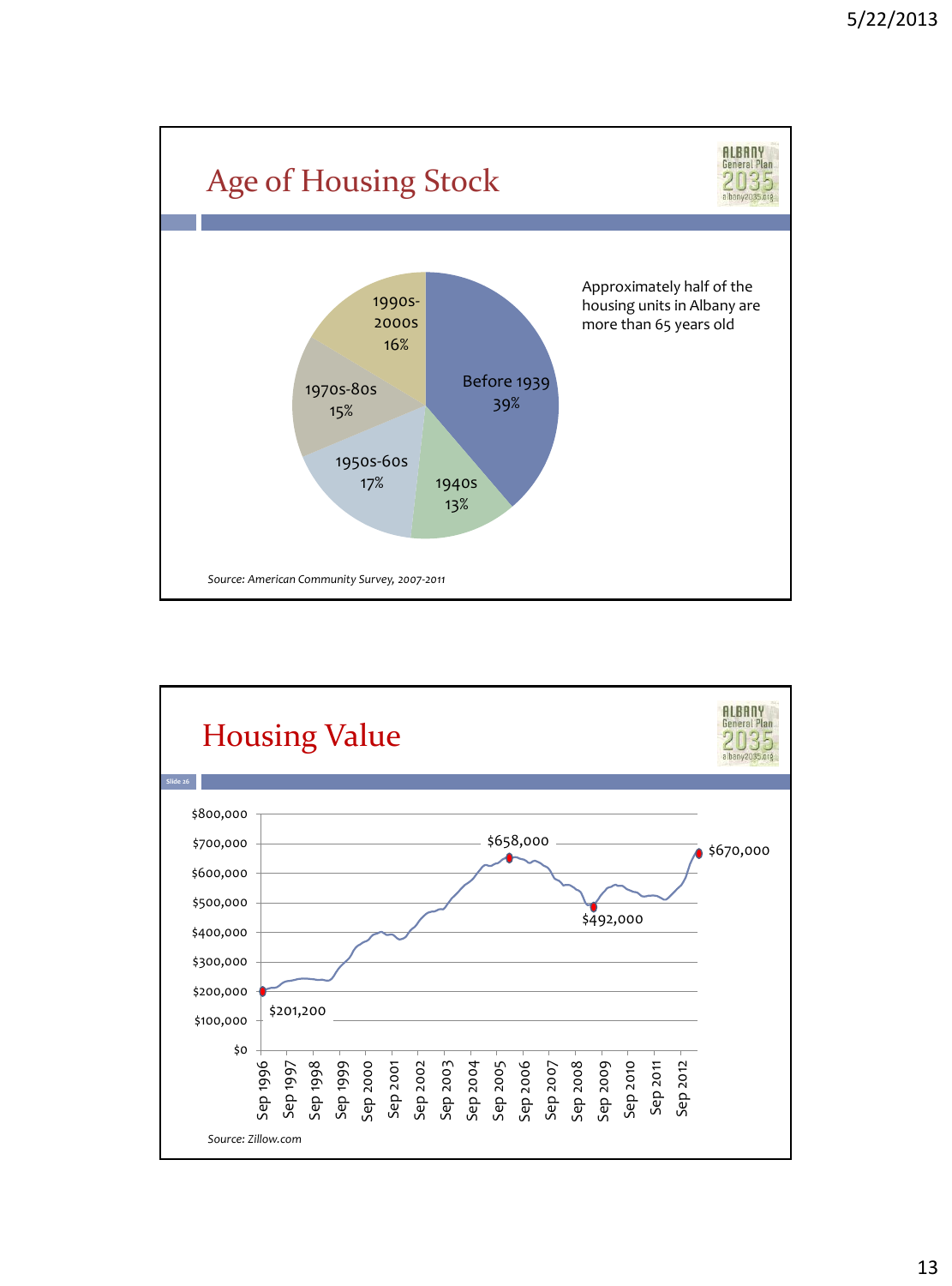

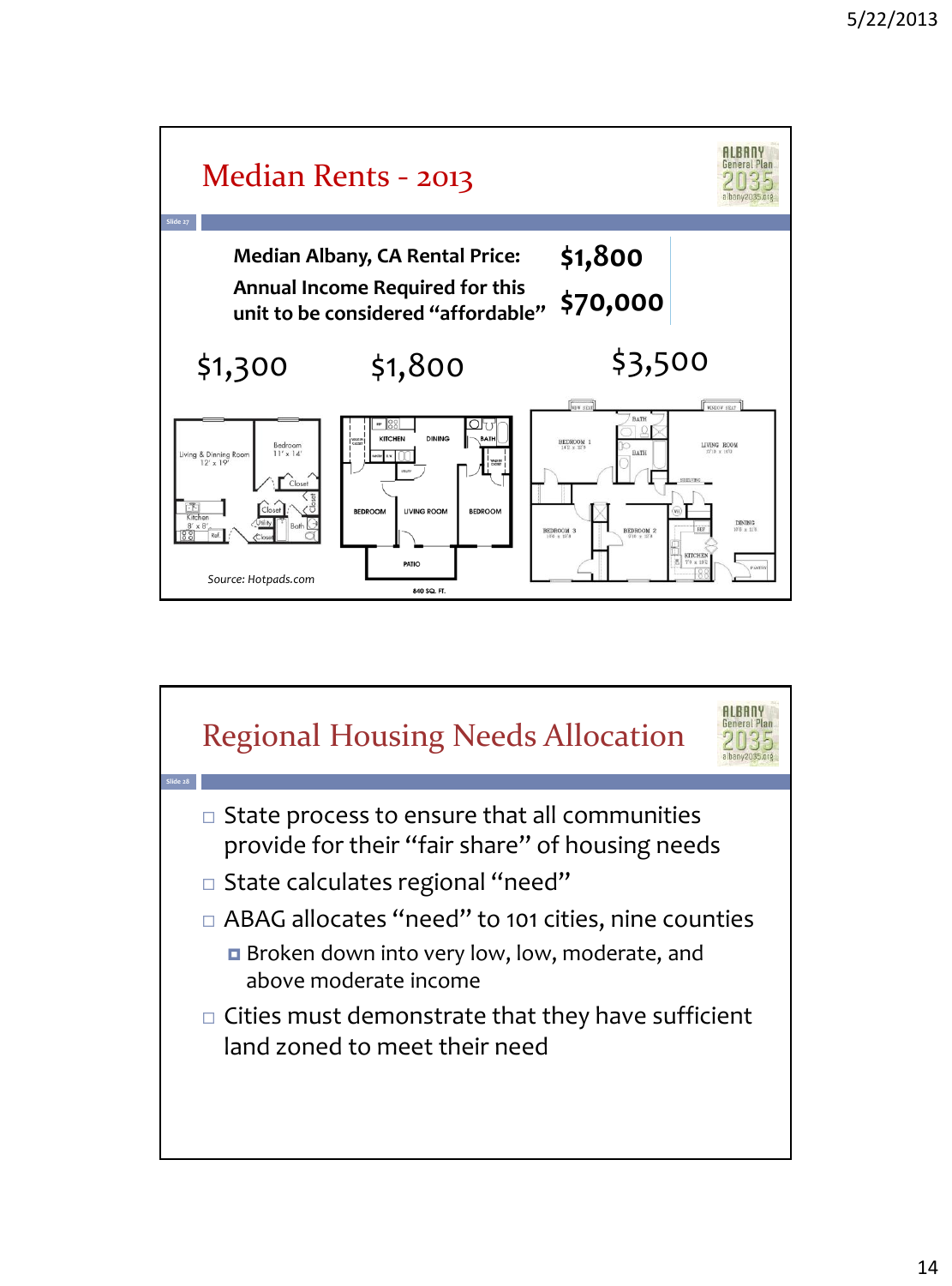

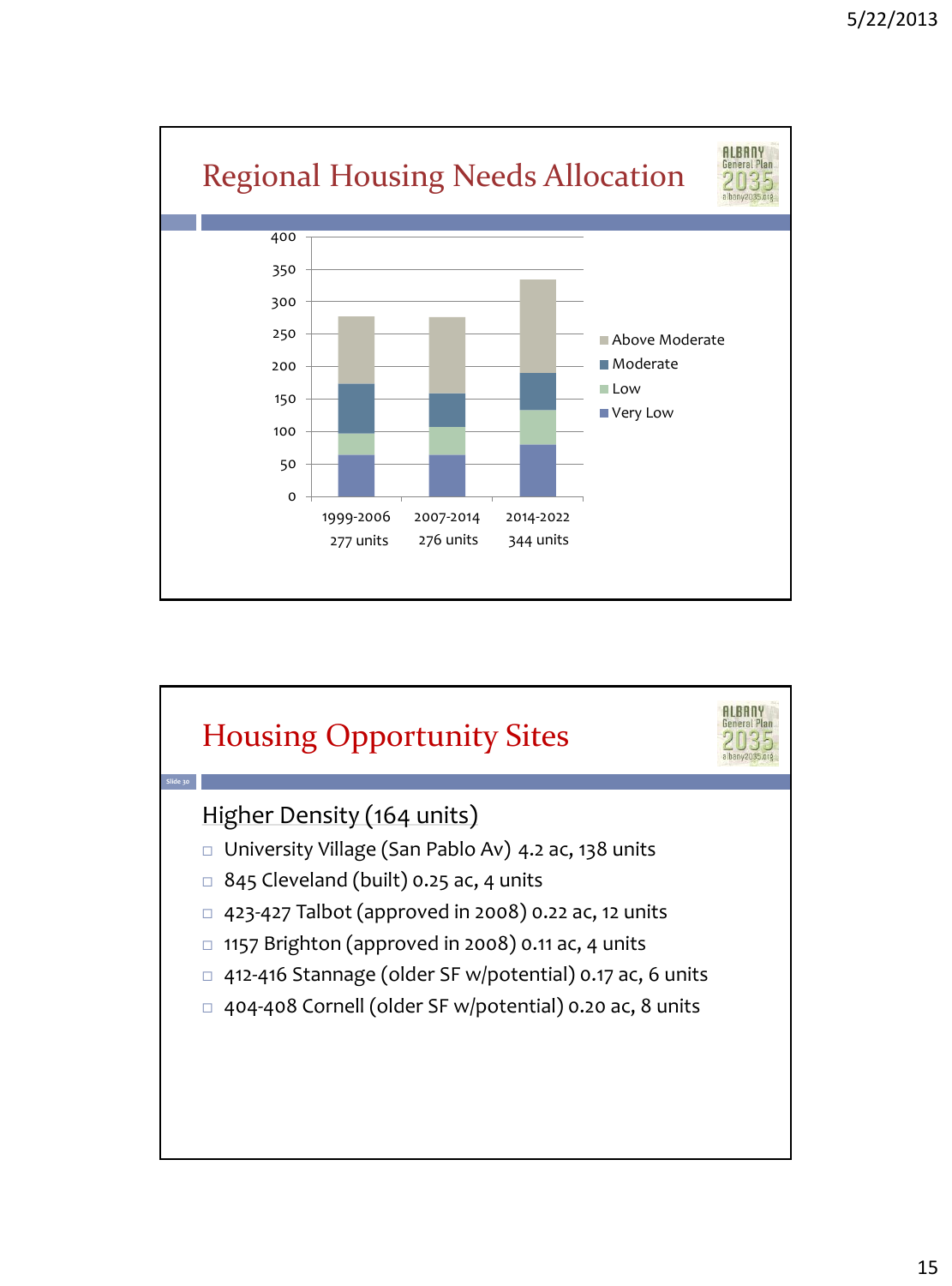

| <b>Housing Opportunity Sites</b><br>Slide 32 |     |
|----------------------------------------------|-----|
| Sites available for 20 DU/AC+                | 242 |
| Second units                                 | 40  |
| Sites to meet low/very low RHNA              | 282 |
| Number of low/very low RHNA units needed     | 107 |
| Number "carried over" from 1999-2006         | 77  |
| Total to be accommodated                     | 184 |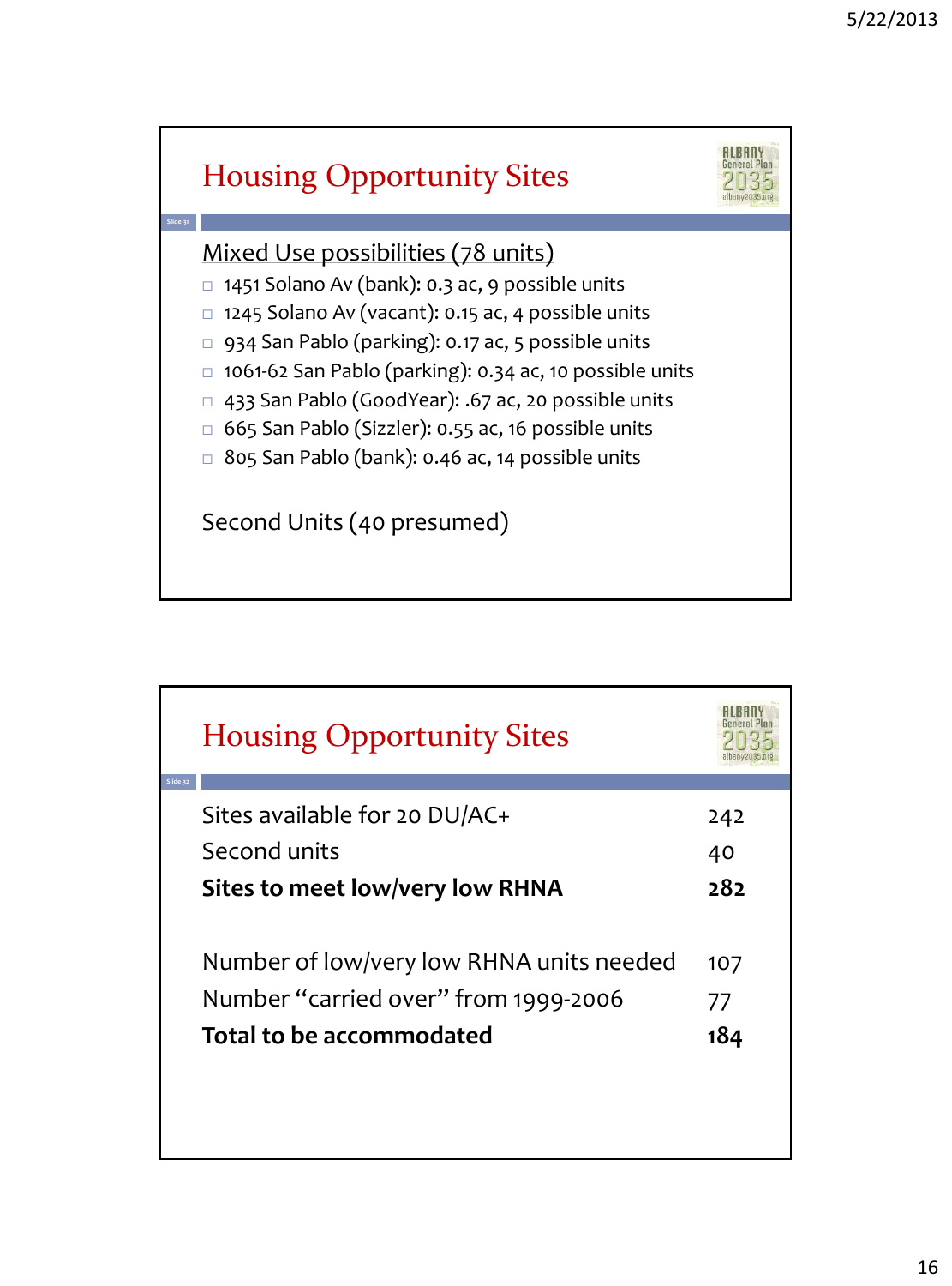

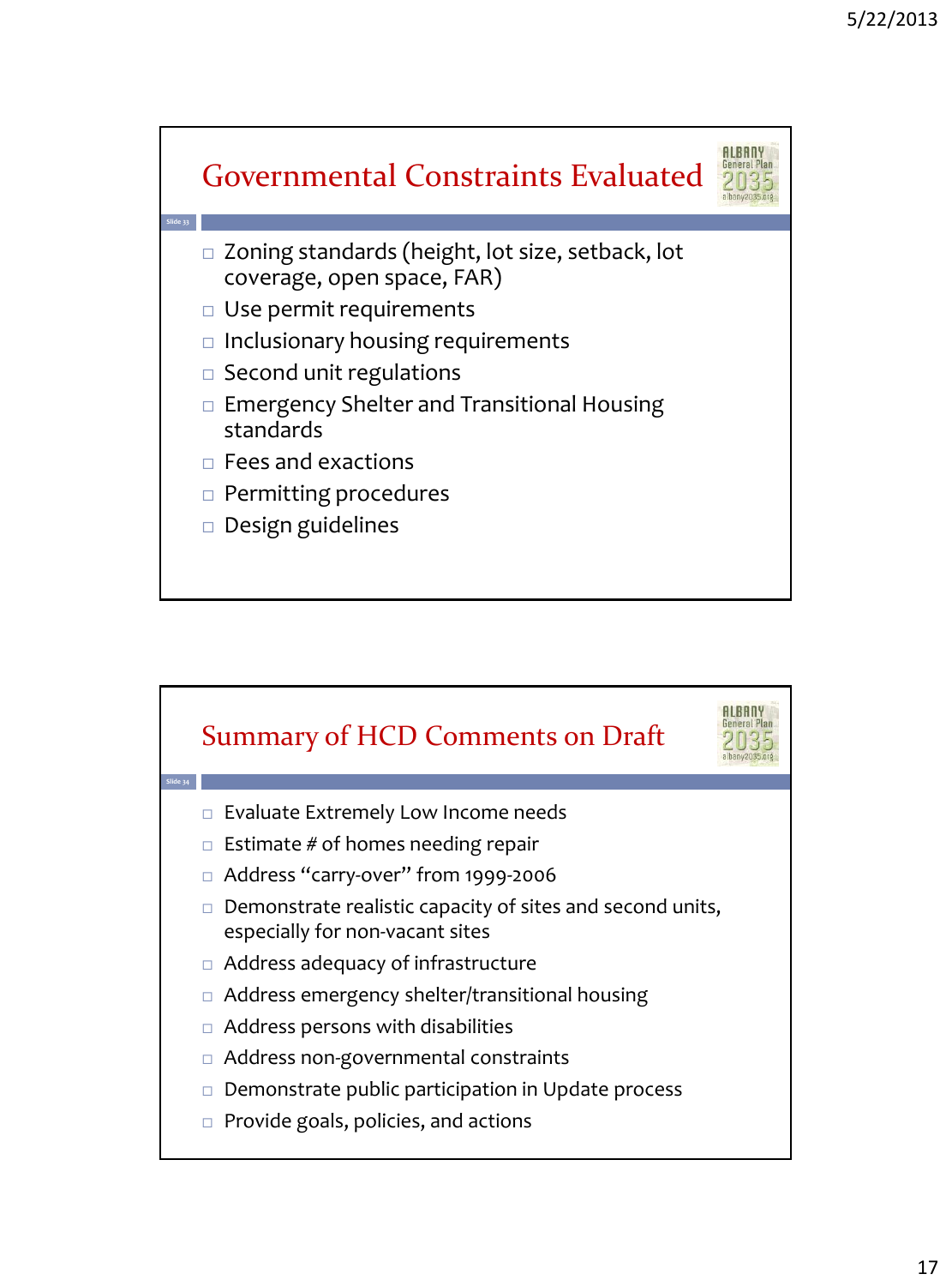

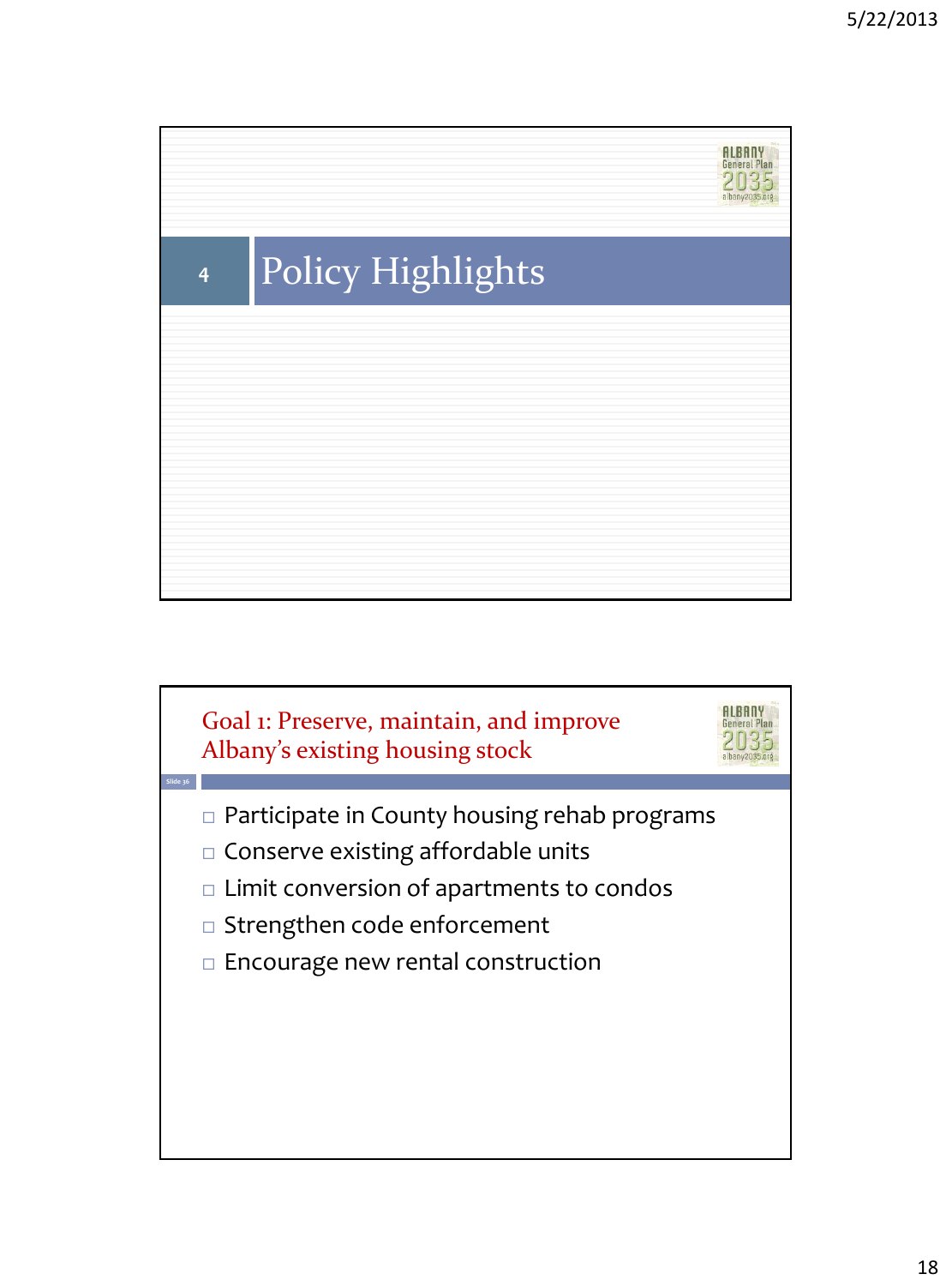

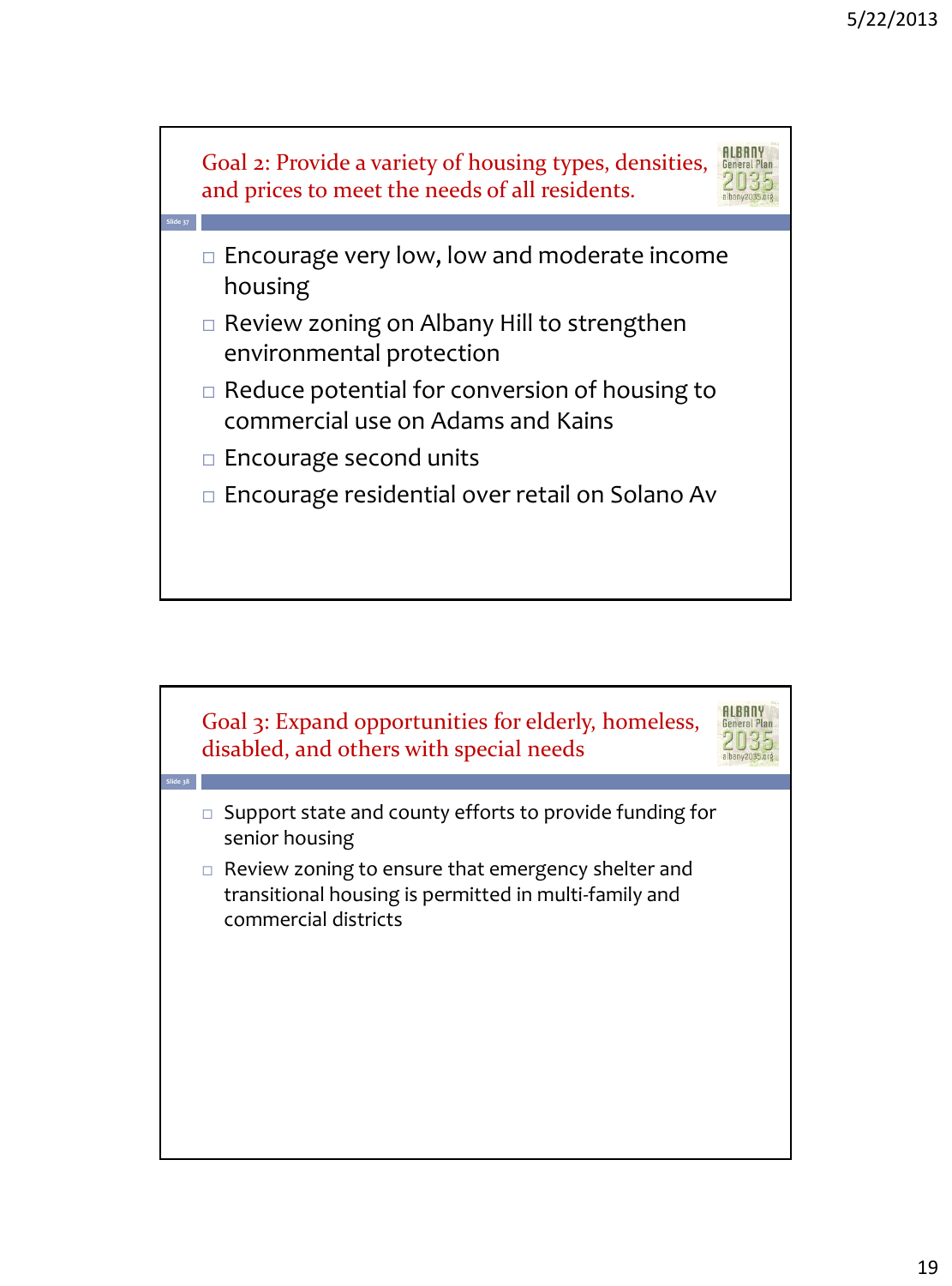

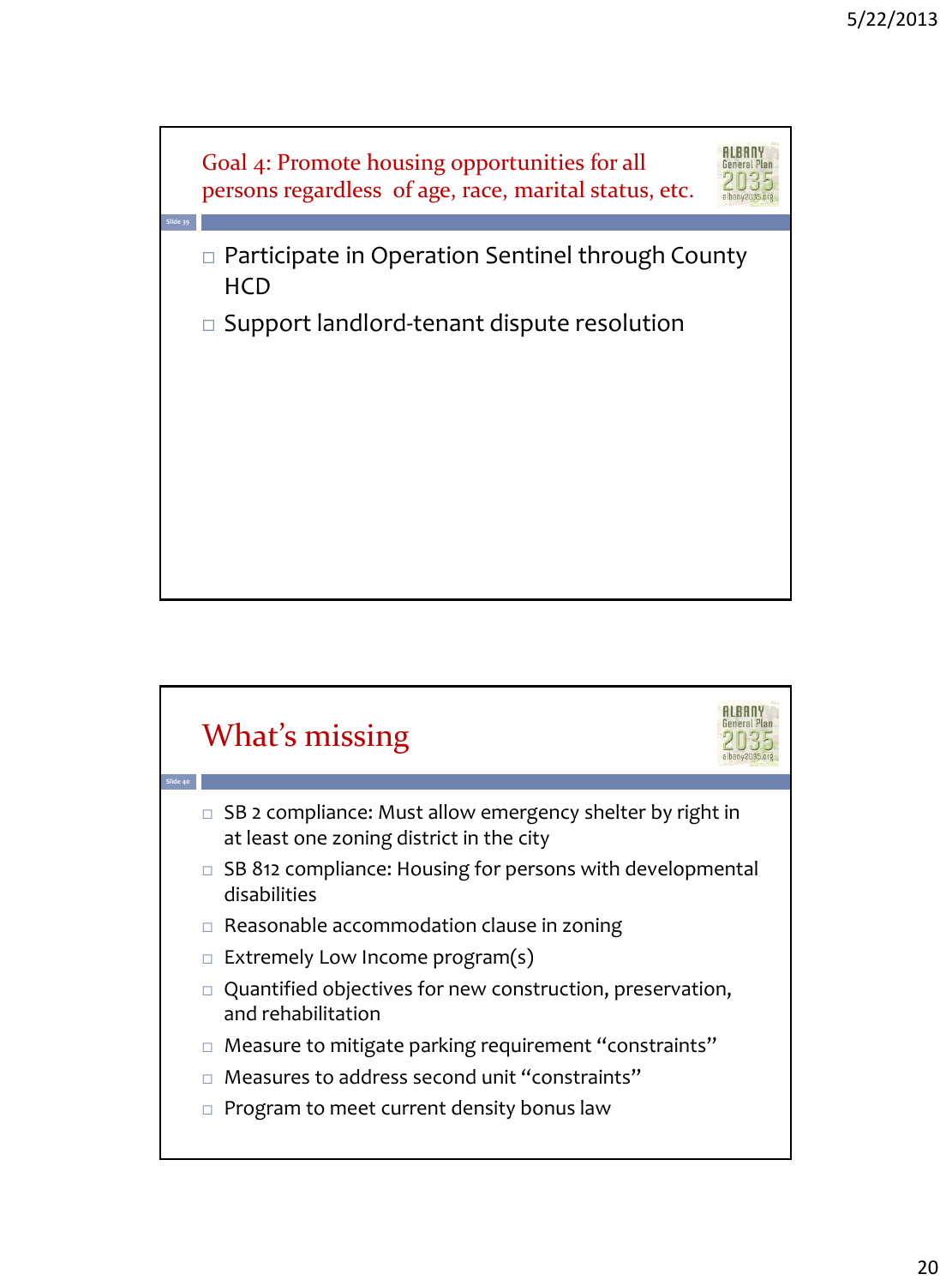